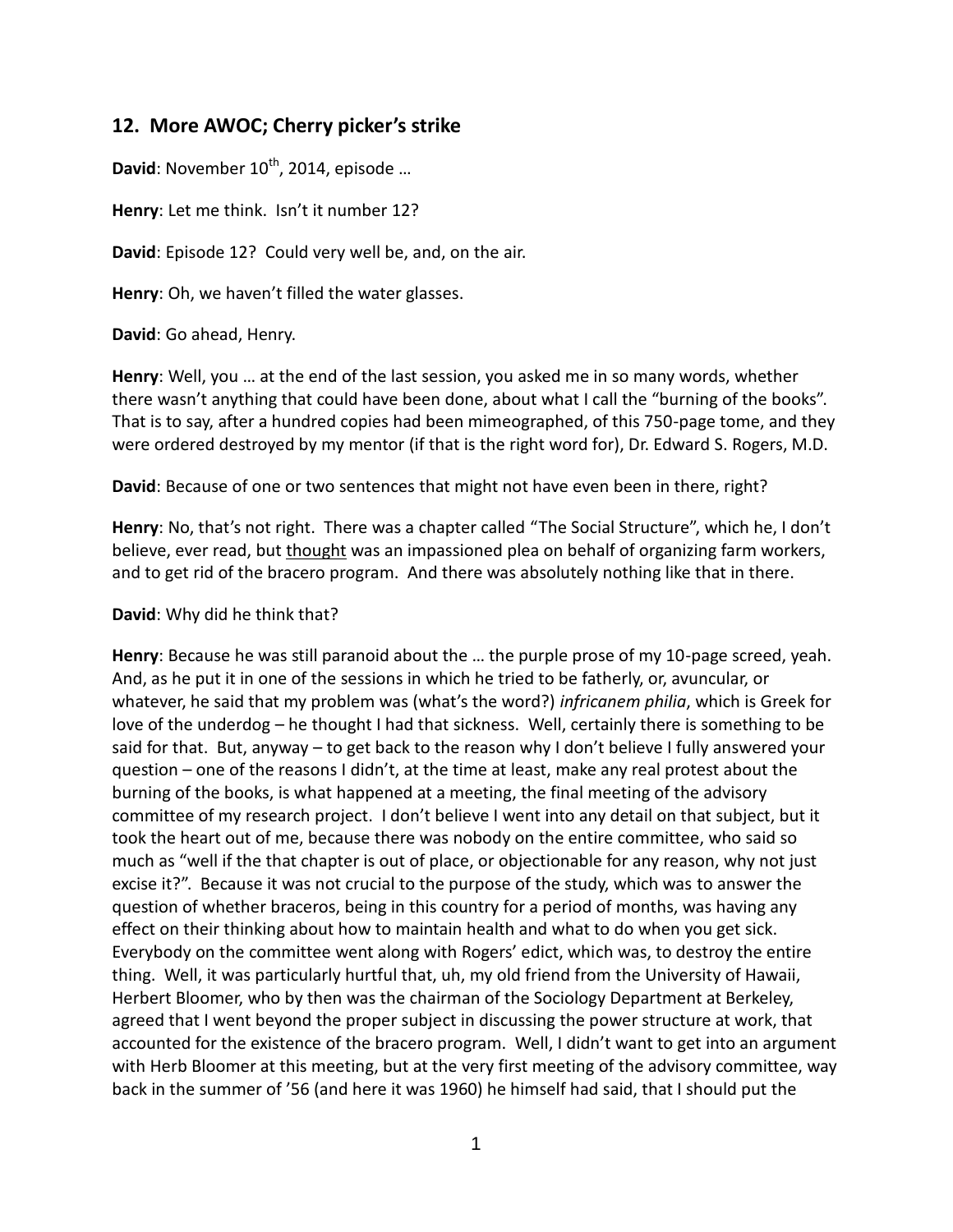whole subject of the bracero program within a social context, so I thought I was just following his instructions. But the fact that I didn't have a single defender, just, as I say, took whatever fight there might have been, out of me. It wasn't until some years later that (*laughs*) I entered the fray again.

Anyway, so much for the subject of my 750-page report, which brings us to May of 1960, in which a number of other things were going on, within the farm labor movement and within AWOC, in particular, because of course, during the months up to that point, I had been splitting my time between two virtually full-time jobs, one working on this manuscript, and the other my duties as director of research for AWOC.

Well, in the spring of 1960, as happens every year, the cherries come, become ripe, in the Stockton area. And Stockton is the – at least at that time, was the – nation's number one producer of Bing cherries. It had a virtual monopoly on the national market. And of course, this was one of my arguments in a number of my AWOC research papers, which was if only the growers of these various crops would band together and take advantage of their potential power in the marketplace, they could very easily give whatever the growers considered a living wage. But the growers competed among themselves, and never did take advantage of their potential powers.

But in the spring of 1960, a voice was heard from a source that hadn't been before, and that was, the workers who call themselves fruit tramps. They also called themselves rubber tramps because they went from one fruit harvest to another by automobile, and they were sometimes known as ladder tramps, because that was their place within the farm labor hierarchy. They specialized in fruit crops which required that you climb up ladders, which brings into play two skills, neither of which is simple, as I know from personal experience. One is how to place and work from ladders without falling off and hurting yourself, and placing it in such a way that you can reach the maximum number of ripe fruit before you have to move the ladder again. And then secondly, it takes even more skill, in recognizing the distinction between fruit that is not quite ripe and that which is ready, and there's particular skill in the case of cherries, because you have not only to recognize the ripeness of the fruit, but you have to pick the fruit with a stem attached to it, otherwise it will spoil rapidly and your fruit will be thrown out by a grader before you would get credit for picking that particular bucket.

So, these very highly skilled fruit tramps – and believe me that is not a term of denigration; they call themselves that – fruit tramps, ladder tramps, rubber tramps, all the same thing – they are the elite of farm workers. The growers have found –growers of that time, and this was of course the time in which growers were trying to use braceros the greatest extent possible – growers tried using braceros in some of these fruit crops, and found that they were no great bargain, because they would damage the trees, they would pick fruit that was not ready for picking, and it to be thrown out, and so it was to their advantage to continue to use fruit tramps year, after year, after year.

And in the spring of 1960, because there was in existence in the Stockton area, a union, the fruit tramps talked among themselves and they said, what's a union for, if not to represent us and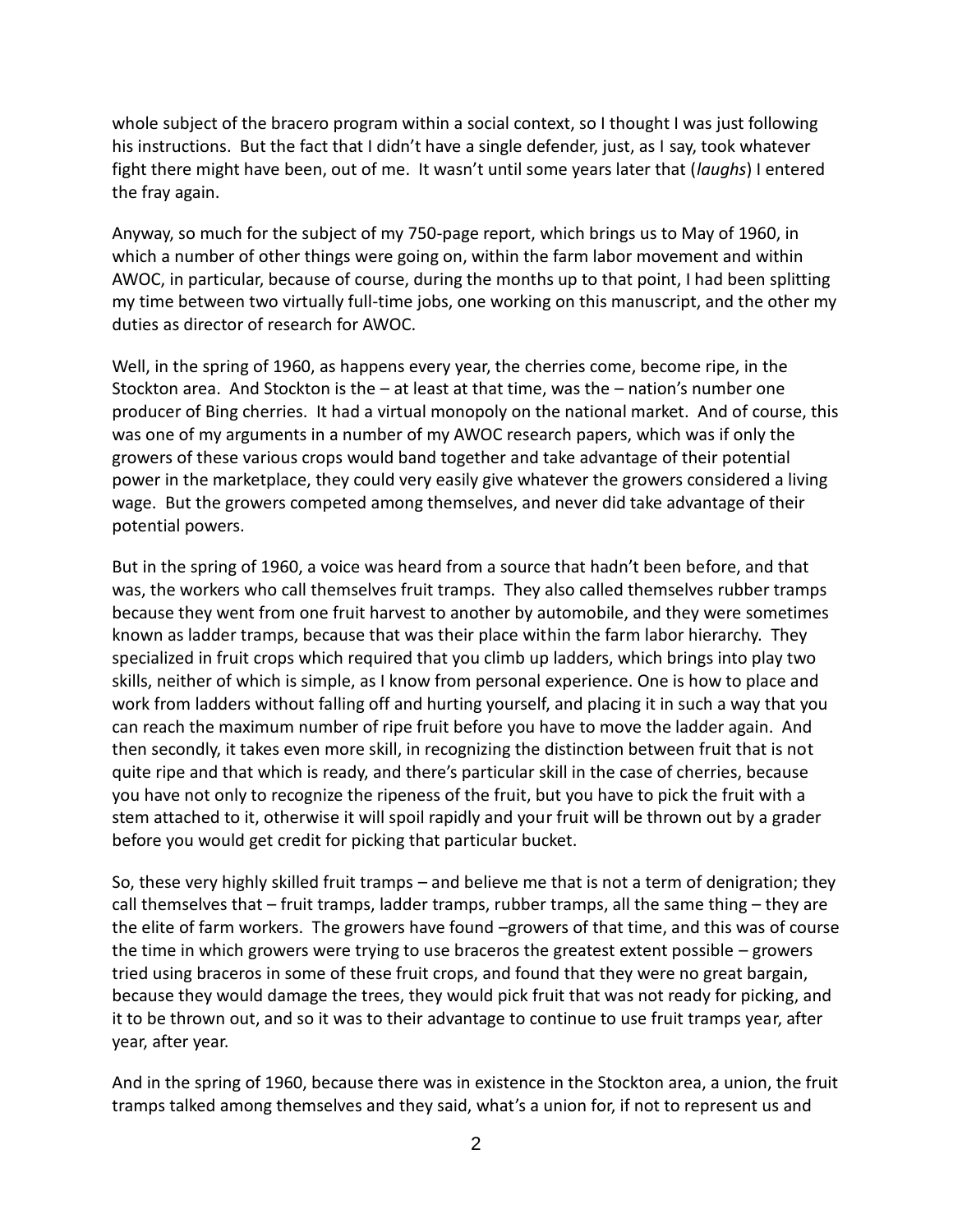get us an increase in the pay we get for picking cherries. And so, they essentially organized themselves, and came to AWOC and said, we want representation, and Norman Smith, who was nominally in charge, said, OK what do you want? And they said we want a dollar ten cents a bucket instead of a dollar, and that certainly sounded reasonable. So AWOC said a strike was in effect.

And on the side the workers, was another element which hadn't been really a factor in the past, and that was a state agency called the Mediation and Reconciliation Service [1] of the state Department of Industrial Relations, which exists for the purpose of bringing together workers and employers, to at least talk with each other, as the name of the organization suggests. They had no powers to enforce an agreement, but they did serve to try to get people conversing at least. And so they came into the cherry harvest of San Joaquin county, and they did in fact get some of the smaller growers talking with the union, with the understanding that they weren't being required to sign contracts; all they were being asked to do was pay \$1.10 a bucket for picking cherries. And a number of them went along with that.

But the biggest cherry grower in the county (and probably in the country, maybe the world), was a guy named Fred Podesta, [who] had 900 acres of cherries and he said, Oh no, it would let the camel's nose inside the tent and it would end up with our being forced to recognize the union and there'd be no end of it. So he drew a line in the sand, as they say, and held out paying no more than a dollar. And he wasn't able to get workers. And he lost a big chunk of his crop, I don't know, a hundred-thousand dollars, or whatever. I suspected that he might have been helped with his losses, by his friends in the cherry-growing business and perhaps other fruit-growing businesses, because it lent weight to their claim that without an adequate supply of labor they were going to be forced to let crops rot in the fields – that was the mantra that they used. So he did let a lot of cherries go to waste. And of course, took all the advantage that he could in the popular press that here was good food, this highly desirable food – people love cherries. And they thought, they thought, they were getting … they thought they were getting good publicity out of the fact here was the union forcing them to let good food waste.

Anyway, this was a time of considerable stress for Norman Smith, the director of AWOC, and in fact he turned over the running of the strike to Louis Krainock, who was sort-of self-designated (I mean he created the title for himself, of) Director of Public Relations and Training, so he had charge of training the organizers, as well as handling the relations with the press and the public. And he ran the union, because Norman Smith suffered what he claimed was a flare-up of his diabetes, and he went to the hospital. But Krainock always told us that Smith was simply out of his depth in trying to cope with the press and went the hospital to avoid the problems of dealing with the strike. In so many words, he claimed that Smith was simply chickening out. I did not have any great … I had no respect for Krainock, then or later, because he was an opportunist, kind of an Iago-type figure, behind the throne, manipulating, and stabbing Smith in the back every way he could.

The crop ran its course, and as usual, the union had nothing lasting to show for it. As part of my job, I was told to calculate how much extra money went into the pockets of the cherry pickers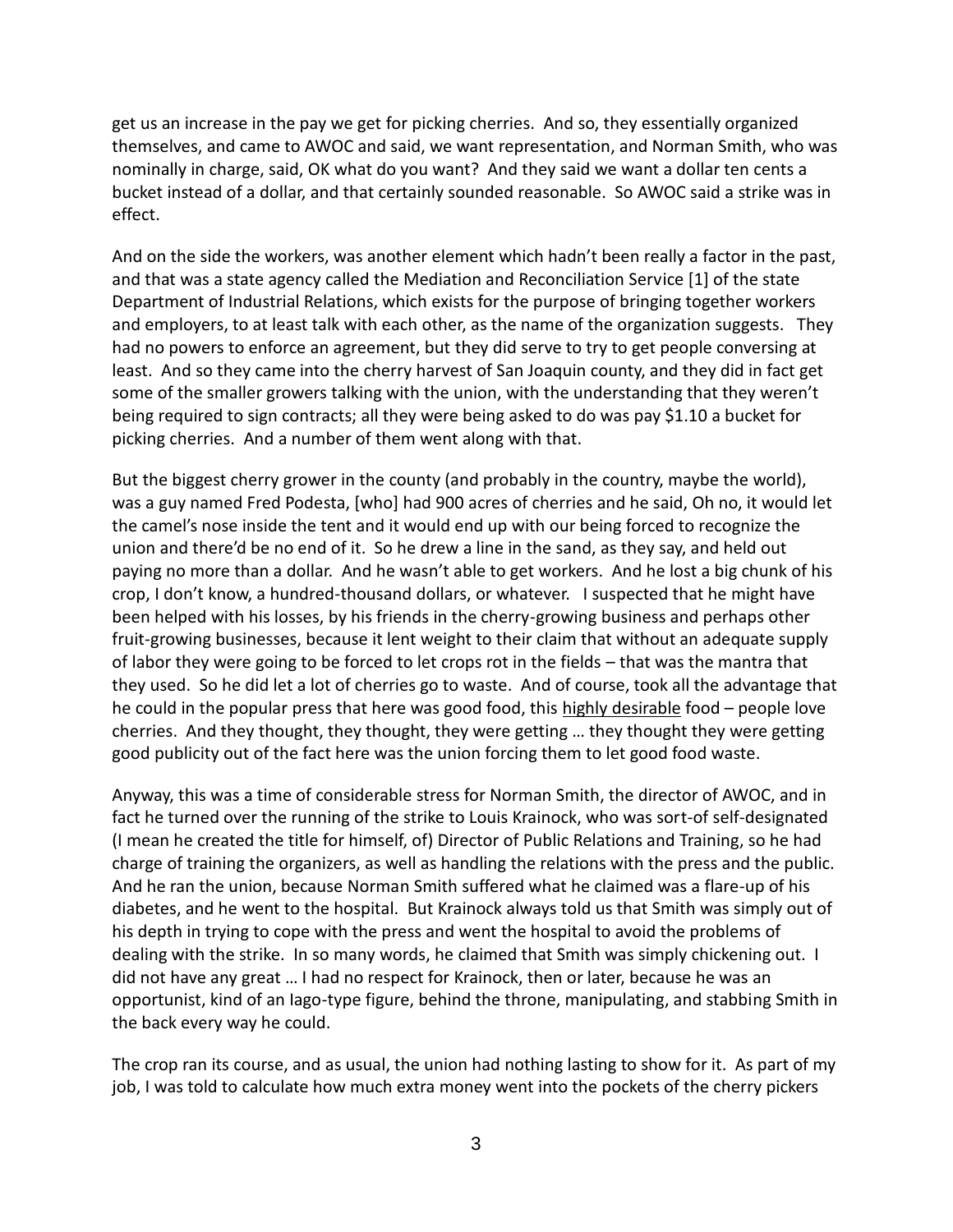because of the fact that most of the growers did go along with their wage request of \$1.10 a bucket. I was able to come up with a plausible figure of some millions of dollars. And Smith always liked to use those kinds of data to show that the union was a great success. But there was no guarantee that any such benefits would continue in future years; sometimes they did, sometimes they didn't.

Now, another development of some interest and another reason why Smith came close to having a nervous breakdown, was the revival of an old problem that began in the 1940s, with an effort, back then, to organize farm workers under the aegis of a union called the NAWU, the National Agricultural Workers Union, which in its own way was the successor of the Southern Tenant Farmers Union, way back in the 30s. Sharecroppers tried to organize themselves. And … I can't go into the history of all of this. But in the late 1930s, yeah, that's … no: the late 40s, the NAWU tried to organize the DiGiorgio Fruit Corporation, probably the biggest single grower in the state of California and therefore in the country, and probably the world. It had holdings up and down the San Joaquin Valley, of various kinds. Their main base of operations was in Kern county, and the NAWU struck their home ranch, under the leadership of Ernesto Galarza, whom I later became a very good friend of (the only PHD ever to be an officer of a national union, so far as we know), a very brilliant guy, but didn't know much about the practicalities of farm labor.

He knew a lot about the economics of agriculture, but not the nitty-gritty. So he went about the organizing in a traditional way, just set up picket lines, at the entrances of the DiGiorgio ranch, and there are a number of entrances on a huge, multi-acre ranch of that sort, so they were at some pains to have enough pickets to maintain any kind of showing. But they tried to get all the advantage of the David versus Goliath metaphor; here they were a tiny little union, against the biggest agricultural corporation of them all. And they tried to keep up these token picket lines, enough to attract a certain amount of attention; they attracted the attention of the left wing of the motion-picture industry.

And those friends of the labor movement put together a documentary called *Poverty in the Valley of Plenty*, which found no difficulty in going into the fields and taking pictures of bad housing and workers stooping over all day in the hot sun, and kids in rags, and so forth and so on, all with the implication that these were the conditions on the DiGiorgio ranch. And in fact they weren't even allowed access to the DiGiorgio property and if they had been they probably would have found that the conditions on the DiGiorgio ranch were not all that bad. But the DiGiorgio Fruit Corporation sued, under libel laws, that they had been defamed by this documentary. And they had a lot of money for high-powered lawyers and the union didn't have any, and so DiGiorgio won. They had sued for two million dollars. I don't think they collected any monetary damages at all, but they did obtain a court order, that the union had to gather up all existing copies of this documentary and turn them over to the company, to which the union agreed, including Galarza as an officer of the union.

Come 1960, Krainock, as Director of Public Relations and Training, of the staff of AWOC, got hold of a copy of this supposedly non-existent motion picture, and started showing it at meetings of AWOC, wherever he could organize them, and I went to one myself. I didn't think it was a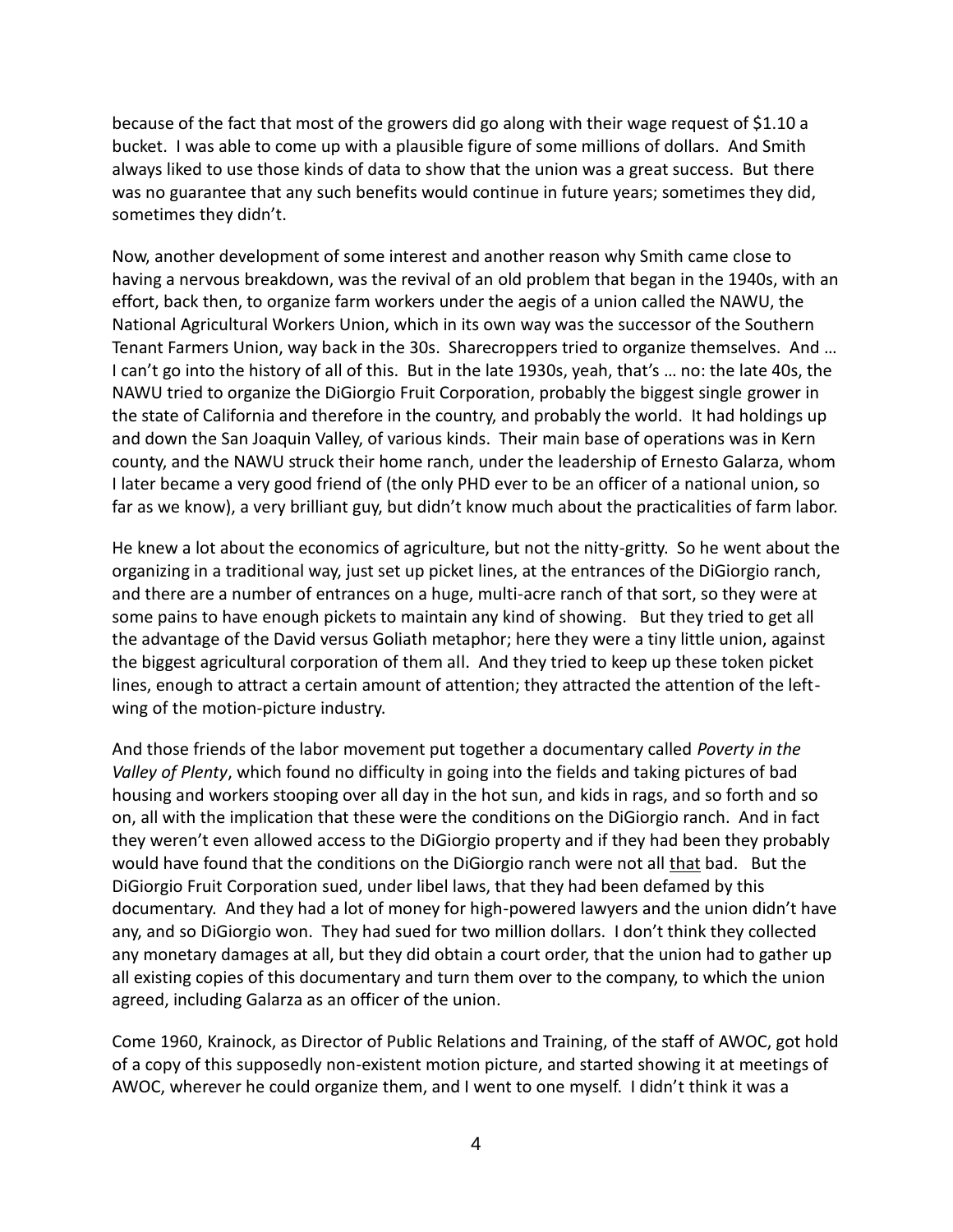particularly good documentary, but there weren't very many good documentaries about farm labor organizing (I don't think there were any). So, Krainock showed it rather widely, until DiGorgio heard about it (*laughs*), and prepared by having a number of his personal witnesses attend one of these public showings. It was held in a farm labor camp, but they were open to people without having to show any IDs and these guys probably put on their – the closest thing they had to – working men's clothes.

So they took notes on exactly what was said, and the fact that the movie had been shown in its entirety, etc., etc., etc., and went back to their corporate headquarters in San Francisco and prepared a lawsuit, very similar (almost identical, I think) to the one that had been filed back in 1949, again asking for two million dollars in damages and naming Norman Smith as the principal defendant, Ernesto Galarza as the second, the organization AWOC, and the organization the NAWU, as organizational defendants, and then a number of John Does, which would consist of the staff members who had attended these showings. I was never named as a defendant, although I was a staff member who had attended at least one of the showings. But somehow or other, I escaped their net.

Now, ironically enough, Galarza himself had retired – had resigned – from his position with AWOC, in January of that year, because he was so disgruntled with Norman Smith, and the relationship between the way the farm workers and the packing house workers were being treated under the charter of AWOC. On paper, AWOC was supposed to sign up field workers for membership in the NAWU. [*Phone call interrupts*] And anybody who was a member of the packing house workers – anybody engaged in the packing (sorting, and crating and packing), of produce – would be turned over to the packing-house workers union.

In actual practice, Norman Smith didn't divide anybody into either one of them, he kept all the dues paid into a trust fund, to be fought over later, and it essentially meant the starvation of the NAWU, and Galarza considered his primary loyalty to that organization, and so he resigned from AWOC. And he got himself dismissed from the lawsuit, on the grounds that he was totally uninformed about the fact that this motion picture had been shown, and would have opposed it if he had known about it, because he knew that this court order was still in existence – that it was not to be shown, by anybody. But, Norman Smith was still on the hook for two million dollars, at least in theory, and that lawsuit dragged on for months, and months, and months.

Well, I was trying to continue functioning in my writing of research papers and whatever I could do to make myself useful. And then, on Thursday, the 30<sup>th</sup> day of June, of 1960, there occurred another one of the watershed events in my career, my whole life, and at this point I would like to go off the record.

[Discussion of the separation from Pam]

**Henry**: Now, I didn't know how long any of this was going to take this afternoon, and therefore I don't have an agenda to fill out the rest of the time. I would be prepared to go back on the record if I had anything particular to say about … OK, here's something I can say. I forgot to mention: during the course … we're back on the record now.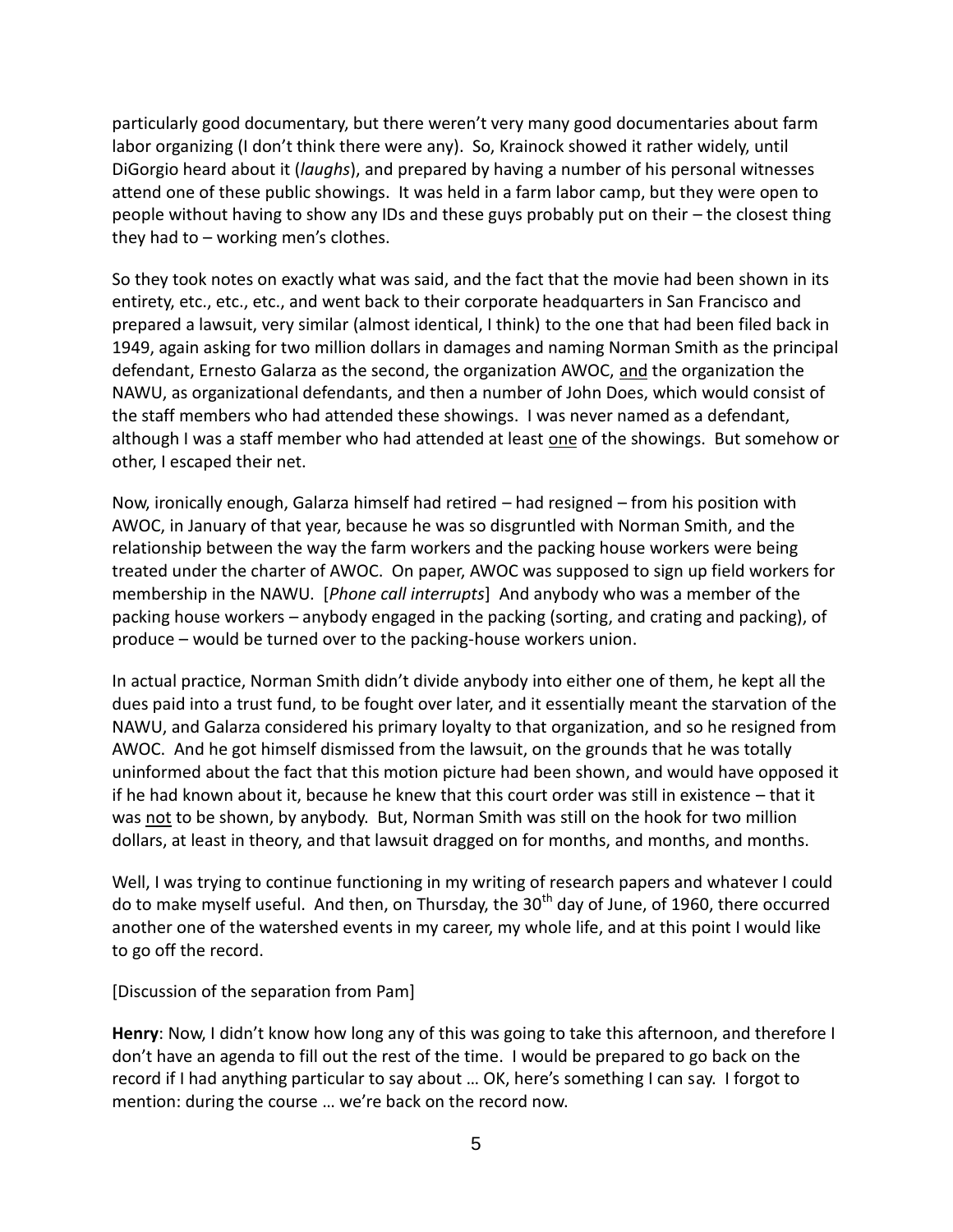## **David**: OK.

**Henry**: During the course of this cherry workers strike – and I call it the workers strike rather than the union strike, because it was really, essentially, the idea of the workers themselves, which dragged the union along with them – somehow (I think it was unplanned), a television crew from CBS, which had a big chunk of money to do a documentary which was going to be part of a series, to be narrated by the famous broadcaster Edward R. Murrow. They were going to do a documentary about the plight of the migrant farm workers, as they called it. And they even had a title picked out; it was going to be called "Harvest of Shame". And they were going to prepare this documentary to be shown at the Thanksgiving season of that year. And somehow or other, they had it so that their television crew was there in Stockton, at the very time of this cherry strike. They could not have known about it in advance, so as I say, it was fortuitous, or if you prefer, providential, whatever.

To his credit, because he was pretty good at this sort of thing, Krainock put together a rally of a lot of these fruit tramps; I can't recall exactly what auditorium he arranged for them, but he had a goodly crowd there. He also had the services of a fellow named Ernie Mars (I mentioned Ernie Mars at the last session), a friend of Pete Seeger's, who wanted to be the Pete Seeger of the current generation, in appearing at union rallies, and he had his big moment. He sang at this particular rally, a song that he himself invented for the occasion: "Keep Your Eye upon the Dollar and a Dime for Every Pail", set to some well-known tune, I can't remember exactly which tune; I remember those words.

And as you know, I guess, when a crew goes into the field and takes pictures of this sort of thing, 90 or 95 percent of it ends up on the cutting room floor, but they saved that portion of the rally, that featured Ernie Mars, and it was the high point of his life. And the documentary itself attracted a lot of attention when it showed at the Thanksgiving season of that year. It wasn't particularly good, in my opinion, because, in fact, most farm workers were not migrants, and the repetition of this cliché "the plight of the migrants" was rather misleading, in my opinion. But, not only did it attract attention that year, but it kept being shown for many successive Thanksgivings. I don't know what ever became of it, but I'm sure you can still get copies of it from Amazon if you're so inclined. So that was a big development; I give Krainock some credit for doing that, because all of this was during the time that poor Norm Smith was in the hospital.

If I have another ... well, I  $\underline{do}$  have another few more minutes, I want to say a few more words about Norman Smith himself. He was very, very kind and generous to me, after the cataclysm in my own life. I wasn't able to spend any time at Ramona Avenue at all, so Norm Smith had me sleeping on the floor of his apartment, as long as I wanted. So I had a sleeping bag and I made myself at home, to whatever extent was possible. And it was no problem with Smitty himself because he was always up and out, way before I woke up, to (*chuckle*) harangue his friends down on skid row. I don't know what he did with his evenings, but he was … I almost never saw him in his apartment. But he was very kind to me, as he had been, in allowing me unlimited time to continue my work with the bracero study for the University. I guess, well, part of it is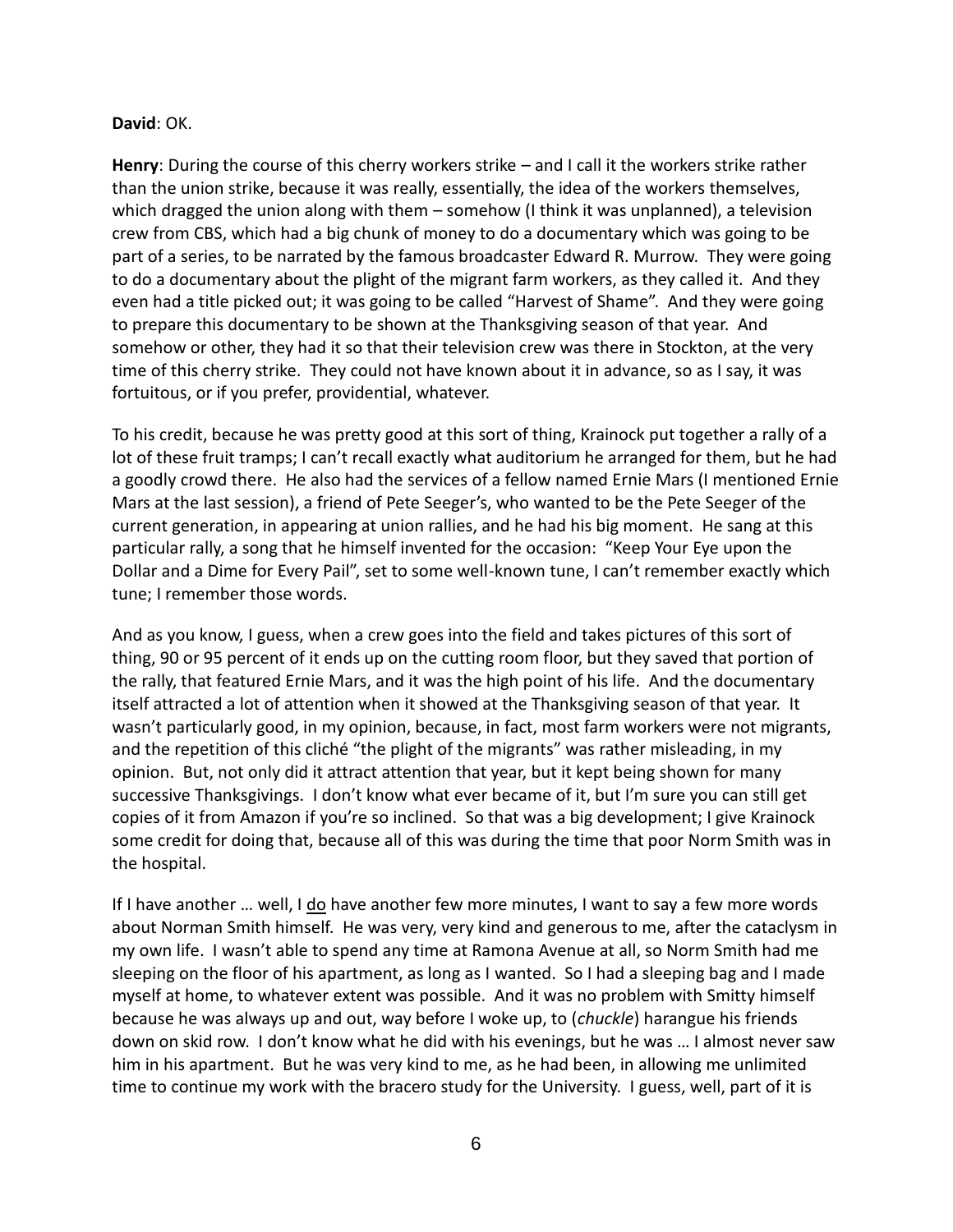that he didn't really know what a director of research might otherwise be doing, as I think I have said before, he essentially let me define the job for myself.

As for his ideas about organizing – how to organize farm workers – all he knew was what might be called the collective approach, was to try to get a crowd, and orate, and with the power of the spoken word, perhaps magnified by a bullhorn, outside of a factory gate or something of that sort, you might be able to move a number of people, all at the same time – that's one approach. He was very good at that, if he had ever been able to find an analogous situation to a factory gate in agriculture, but he never was able to find one. And the other basic approach was one-on-one, which he had also used to good effect, and that's how he had recruited his boss, John, or Jack, Livingston, who became director of the entire department of organizing for the AFL-CIO. But he never had had any experience with the … between those two opposite extremes, was a small group – the house meeting – which was what some of us had hoped he would use, as the basic technique in the organizing of farm workers. So he wasn't to be blamed for the fact, he had no feeling for it, he just had never seen it in actual operation.

And thirdly, I became … I had fellow feelings for Norman Smith, because he was in a situation very similar to the one I had put myself in, as the head – the titular head – of the student body at Paly High. Norman Smith, had had the right to tell Jack Livingston, he didn't know enough about farm workers, at the age of 62, and he was an old dog, he wasn't capable of learning new tricks and therefore "Thanks for thinking of me, Jack, but I'm just going to continue serving as foreman of a crew at the Fontana steel works until I retire in three years, and I'll make do with my memories of the glory years in the 1930s." He had the … he had the right, to turn his back on the job of director of AWOC, but he hadn't done so. And he was trapped, in something that he *knew*, he knew he wasn't doing a good job of it and it made him miserable, but he was stuck with it. So I felt for him, I felt very sorry for him; he and I became friends.

He never … I never had the (*laughs*), I never had the opportunity to say what I thought about any of his activities or his proposals. If I had had such a chance, he might have listened to them, but he wouldn't have paid any attention to them. I had an effect later on and we'll come to that, in time.

As I say there was a considerable period in which, the real power of the organization was held by Lou Krainock, and it's a very interesting fact that every history of the farm labor movement, and there've been many and there continue to be many, and every one of them, is entirely missing in this aspect: that the power behind the throne for a considerable period of time, was Louis F. Krainock. He's a forgotten man, and as far as I'm concerned he deserves to be. But, if I were ever to write my history, he would be there, for better or for worse, he deserves to have, because of his influence. As it is, Galarza is always mentioned, more prominently than he should, I think – he had really no impact at all, upon AWOC. And Smith is mentioned, of course, but, all of the histories are deficient in my opinion. It's a little late in the day now for me to write a book about it, but ….

That's it for today, unless you have any questions.